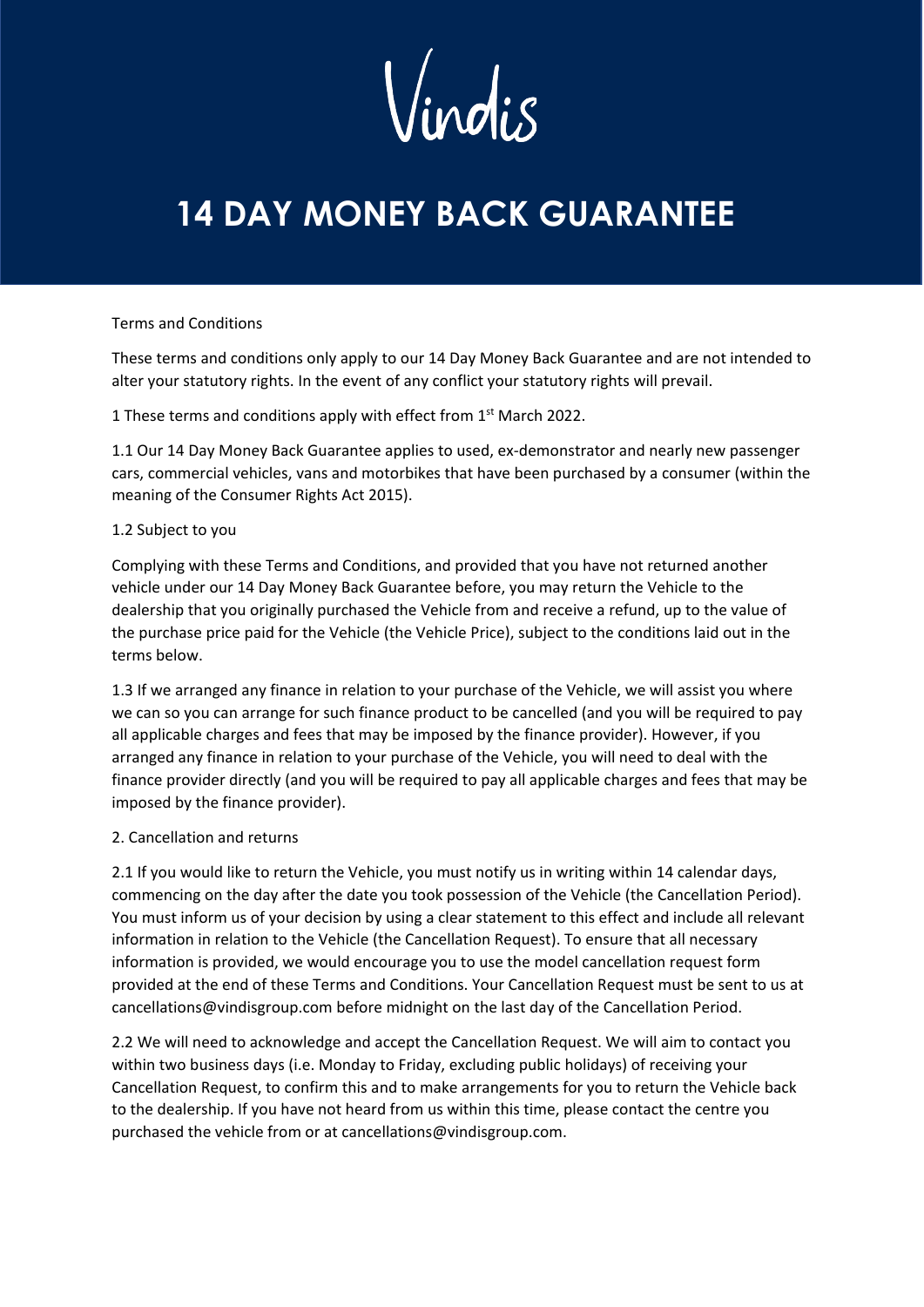2.3 It is likely that you will be required to return the Vehicle within 7 days of us receiving your Cancellation Request. The Vehicle return process must be agreed with us in advance and you must not attempt to return the Vehicle to us without following the process in clause 2.2. you are responsible for arranging the Vehicle to be returned to us and for any costs in doing so. If you would like us to arrange for the Vehicle to be collected from you, we can arrange collection at a cost of £1.50 per mile, plus VAT, subject to a minimum charge of £50 plus VAT which will be deducted from your refund.

2.4 Until the Vehicle has been returned to us and we have acknowledged receipt of the Vehicle, you are responsible for ensuring that the Vehicle is stored securely, is properly insured under a valid insurance policy (we would recommend that a comprehensive insurance policy is taken out) and is kept free from damage until it is returned to us in accordance with clause 2.2. You must not cancel the insurance policy that applies to the Vehicle until the Vehicle has been returned to us and we have acknowledged receipt of the Vehicle.

2.5 In order for us to accept the return of a Vehicle the following mandatory requirements must be met:

(a) the Vehicle must be free of all financial charges (other than any that relate to any finance that we arranged for you in relation to the Vehicle); and

(b) the Vehicle must be in the same condition you received it in, without damage or having been in an accident and must not require any excessive cleaning. If the vehicle requires any rectification work this will be charged plus VAT and deducted from your refund; and

(c) the Vehicle must not have been driven more than 150 miles from the date that you took possession of it. Where the mileage exceeds 150, this is based on the mileage at delivery and the current mileage when the vehicle arrives back at the centre, an excess mileage charge applies which is calculated at £1.50 per mile plus VAT which will be deducted from your refund; and

(d) the Vehicle must not have been altered and/or modified and/or personalised in any way; and

(e) subject to clause 2.6, all sets of keys, documentation (e.g. the V5 registration documentation, service book, Vehicle manual) and accessories (e.g. floor mats, SD cards, locking wheel nuts and security codes) for the Vehicle must be provided.

(f) The vehicle must not be subject to any police investigation, any other official enquiry, or dispute over title.

(g) You remain liable for any fines, penalty notices, speeding or motoring offences during your period of possession. Under our legal obligation, your details will be passed to the relevant authorities.

(h) All documents relating to the sale of the vehicle, and the return of the vehicle, that require a customer signature must be signed.

2.6 If:

(a) You have not yet received the V5 registration documentation for the Vehicle and cannot therefore return it with the Vehicle, we will retain £250 from the refund that we will give you until such time that you provide us with the V5 registration document for the Vehicle or we are able to submit the registered keeper change for the Vehicle online; and

(b) You were provided with more than one set of keys for the Vehicle at the time that you took possession of it, but you only provide us with one set of keys for the Vehicle, we will retain an appropriate amount (which will be between £250 and £500) for each set of keys that you have not provided, from the refund that we will give You.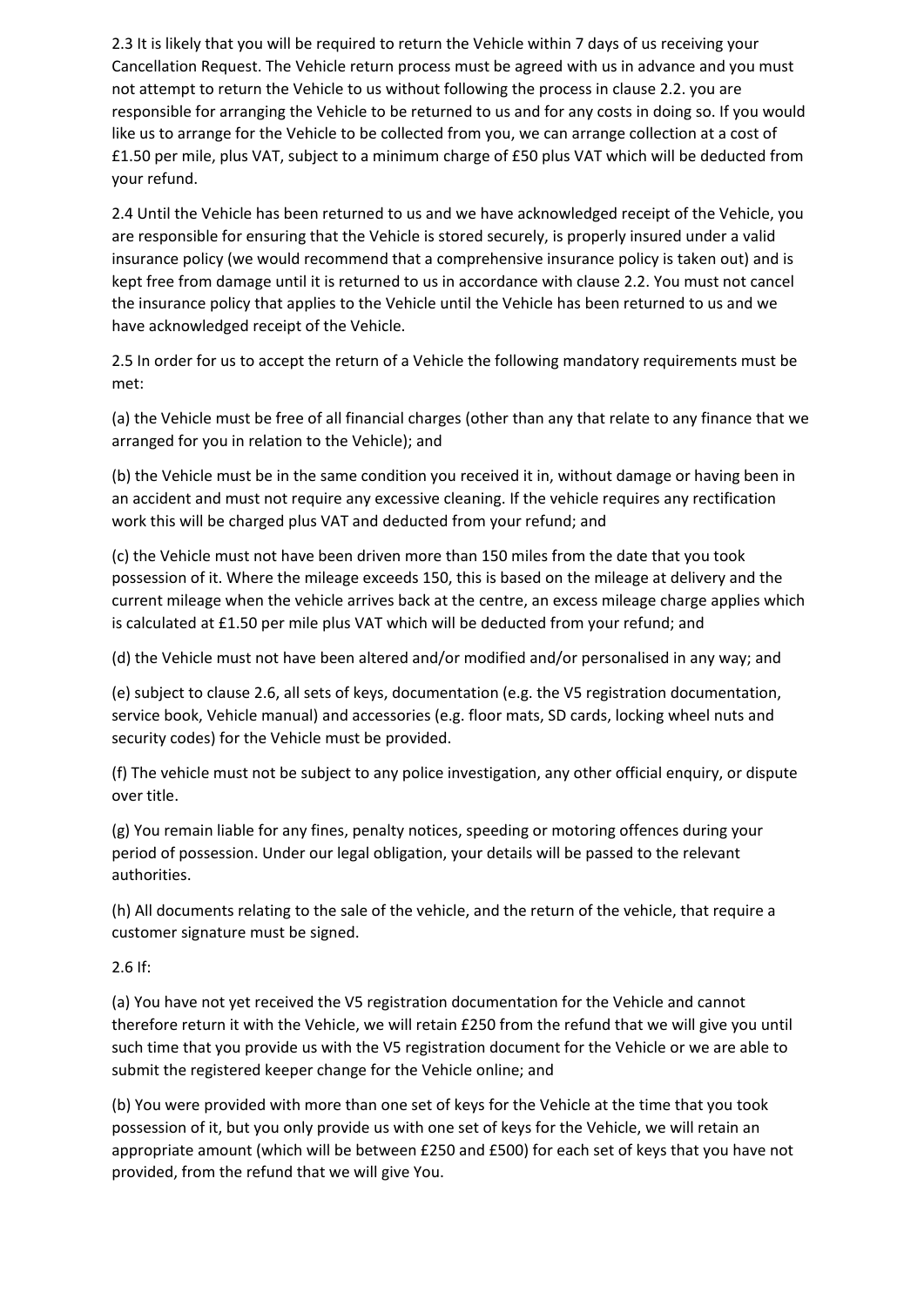# 3. Refunds

3.1 Subject to clauses 3.2 and 3.3, we will provide you with a full refund of the Vehicle Price no later than 14 days after the date on which the Vehicle is returned to us by you and accepted by us.

3.2 We will issue your refund using the payment method which you used to pay for the Vehicle save that any refunds for Part-Exchange Vehicles (as defined in clause 3.3) will be undertaken via bank transfer. No refunds (or part of a refund) will be paid in cash. If your payment is refunded but we subsequently discover any defect in the Vehicle sustained during your period of ownership we reserve the right to debit a compensatory amount from your credit or debit card. If as part of the return of the Vehicle you direct us to settle any finance that we arranged for you in relation to your purchase of the Vehicle, we will refund the required sum and return to you any surplus funds. However, if the amount of any such refund is insufficient to settle the required sum due to such finance provider, then you will be required to provide such additional funds to settle such sum.

3.3 If we accepted another vehicle (a Part-Exchange Vehicle) as part-payment of the Vehicle Price, we may at our discretion either:

(a) refund the value (if any) of the Part-Exchange Vehicle that was used as part payment of the Vehicle Price (and we retain ownership of the Part-Exchange Vehicle); or

(b) if it is still available, return the Part-Exchange Vehicle to You in which case you must pay to us any costs we have incurred to inspect, repair, or increase the market value of the Part-Exchange Vehicle.

3.4 If a cherished numberplate has been transferred to the Vehicle that is returned to us in accordance with these Terms and Conditions, any subsequent application to transfer such cherished numberplate to another vehicle or retain it pursuant to a retention certificate, will be entirely at Your risk. We will not be liable for any loss, destruction, incomplete or delayed transfer.

4. Governing law and jurisdiction

These Terms and Conditions will be governed by English law. This means that any matter or dispute arising out of or in connection with these Terms and Conditions (including non-contractual disputes or claims) will be governed by English law. You agree that the English courts will have exclusive jurisdiction to settle any matter or dispute arising out of or in connection with these Terms and Conditions.